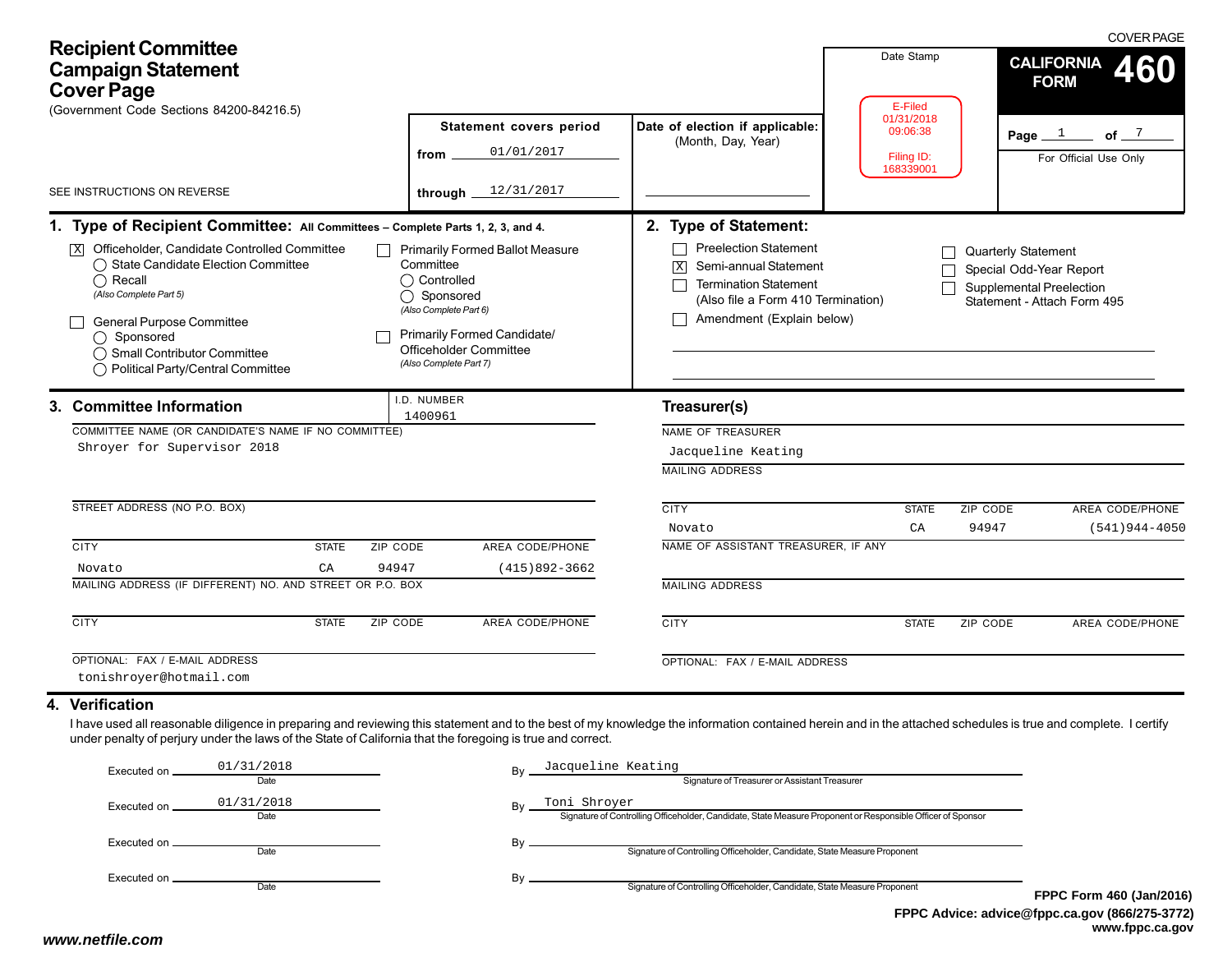# **Recipient Committee Campaign Statement Cover Page — Part 2**

### **5. Officeholder or Candidate Controlled Committee**

| NAME OF OFFICEHOLDER OR CANDIDATE |  |
|-----------------------------------|--|
|                                   |  |

#### Toni Shroyer

| OFFICE SOUGHT OR HELD (INCLUDE LOCATION AND DISTRICT NUMBER IF APPLICABLE) |        |              |       |  |  |  |  |  |
|----------------------------------------------------------------------------|--------|--------------|-------|--|--|--|--|--|
| Board of Supervisors: County of Marin District 5                           |        |              |       |  |  |  |  |  |
| RESIDENTIAL/BUSINESS ADDRESS (NO. AND STREET)                              | CITY   | <b>STATE</b> | 7IP   |  |  |  |  |  |
|                                                                            | Novato | СA           | 94947 |  |  |  |  |  |

**Related Committees Not Included in this Statement:** *List any committees not included in this statement that are controlled by you or are primarily formed to receive contributions or make expenditures on behalf of your candidacy.*

| <b>COMMITTEE NAME</b>    |                              |          | I.D. NUMBER |                       |
|--------------------------|------------------------------|----------|-------------|-----------------------|
|                          |                              |          |             |                       |
| <b>NAME OF TREASURER</b> |                              |          |             | CONTROLLED COMMITTEE? |
|                          |                              |          | <b>YES</b>  | <b>NO</b>             |
| <b>COMMITTEE ADDRESS</b> | STREET ADDRESS (NO P.O. BOX) |          |             |                       |
|                          |                              |          |             |                       |
| <b>CITY</b>              | <b>STATE</b>                 | ZIP CODE |             | AREA CODE/PHONE       |
|                          |                              |          |             |                       |
| <b>COMMITTEE NAME</b>    |                              |          | I.D. NUMBER |                       |
|                          |                              |          |             |                       |
|                          |                              |          |             |                       |
| <b>NAME OF TREASURER</b> |                              |          |             | CONTROLLED COMMITTEE? |
|                          |                              |          | <b>YES</b>  | NO.                   |
| <b>COMMITTEE ADDRESS</b> | STREET ADDRESS (NO P.O. BOX) |          |             |                       |
|                          |                              |          |             |                       |
| <b>CITY</b>              | <b>STATE</b>                 | ZIP CODE |             | AREA CODE/PHONE       |

## **6. Primarily Formed Ballot Measure Committee**

NAME OF BALLOT MEASURE

| <b>BALLOT NO. OR LETTER</b> | <b>JURISDICTION</b> | <b>SUPPORT</b><br><b>OPPOSE</b> |
|-----------------------------|---------------------|---------------------------------|
|-----------------------------|---------------------|---------------------------------|

**Identify the controlling officeholder, candidate, or state measure proponent, if any.**

NAME OF OFFICEHOLDER, CANDIDATE, OR PROPONENT

| OFFICE SOUGHT OR HELD | <b>I DISTRICT NO. IF ANY</b> |
|-----------------------|------------------------------|
|                       |                              |

### **7. Primarily Formed Candidate/Officeholder Committee** *List names of officeholder(s) or candidate(s) for which this committee is primarily formed.*

| NAME OF OFFICEHOLDER OR CANDIDATE | OFFICE SOUGHT OR HELD | <b>SUPPORT</b><br><b>OPPOSE</b> |
|-----------------------------------|-----------------------|---------------------------------|
| NAME OF OFFICEHOLDER OR CANDIDATE | OFFICE SOUGHT OR HELD | <b>SUPPORT</b><br><b>OPPOSE</b> |
| NAME OF OFFICEHOLDER OR CANDIDATE | OFFICE SOUGHT OR HELD | <b>SUPPORT</b><br><b>OPPOSE</b> |
| NAME OF OFFICEHOLDER OR CANDIDATE | OFFICE SOUGHT OR HELD | <b>SUPPORT</b><br><b>OPPOSE</b> |

*Attach continuation sheets if necessary*

#### COVER PAGE - PART 2

**460**

Page <u>2</u> of 7

**CALIFORNIA FORM**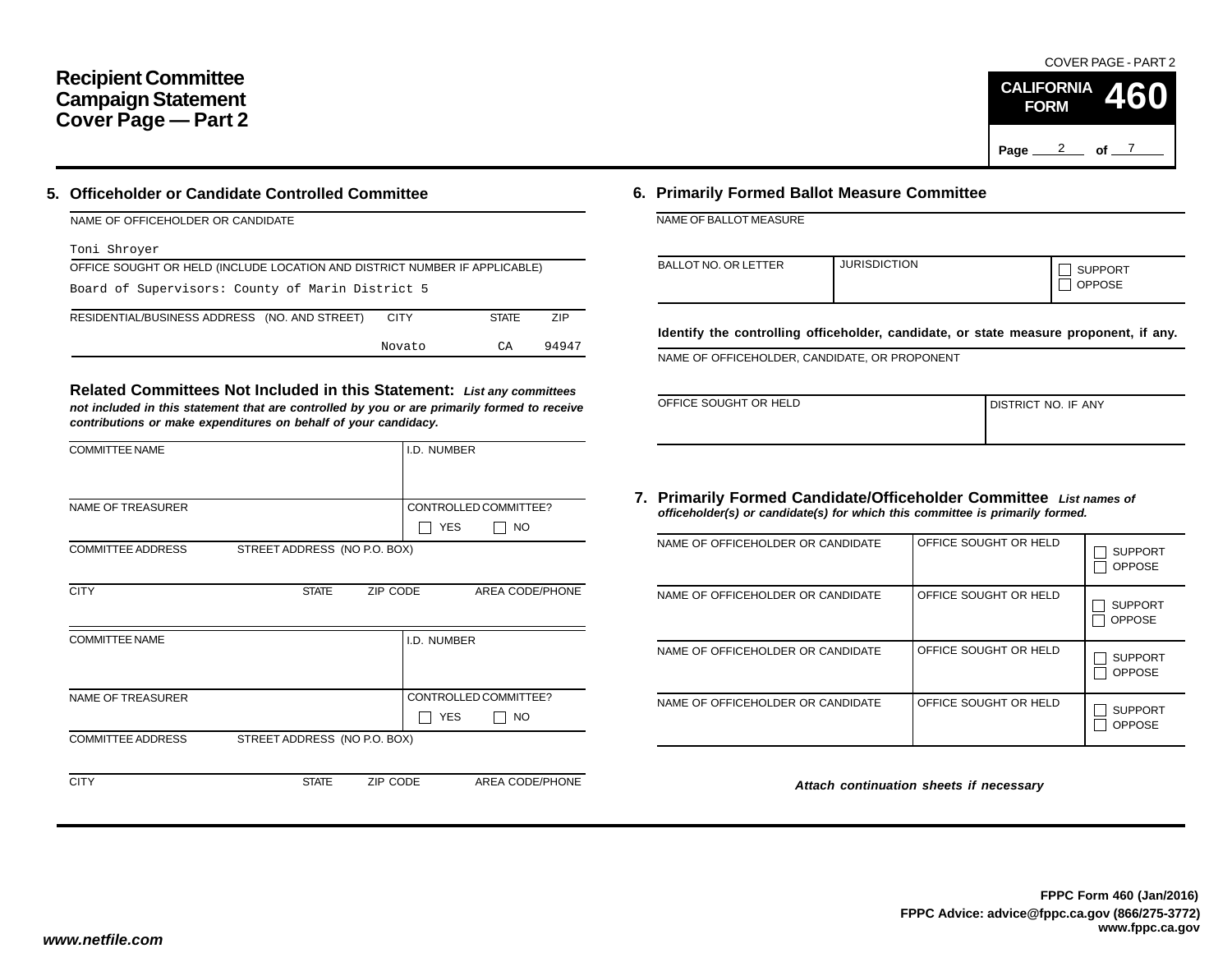| <b>Campaign Disclosure Statement</b>                                                  | Amounts may be rounded<br>to whole dollars. |                                                                                                                                                                                                                                                                                                                                                                                                                                                    |  |                                                                                        | SUMMARY PAGE |                               |                                                                                                                                                                                                                                                                                                                     |  |
|---------------------------------------------------------------------------------------|---------------------------------------------|----------------------------------------------------------------------------------------------------------------------------------------------------------------------------------------------------------------------------------------------------------------------------------------------------------------------------------------------------------------------------------------------------------------------------------------------------|--|----------------------------------------------------------------------------------------|--------------|-------------------------------|---------------------------------------------------------------------------------------------------------------------------------------------------------------------------------------------------------------------------------------------------------------------------------------------------------------------|--|
| <b>Summary Page</b>                                                                   |                                             |                                                                                                                                                                                                                                                                                                                                                                                                                                                    |  |                                                                                        |              | Statement covers period       | CALIFORNIA 460                                                                                                                                                                                                                                                                                                      |  |
|                                                                                       |                                             |                                                                                                                                                                                                                                                                                                                                                                                                                                                    |  |                                                                                        | from _       | 01/01/2017                    | <b>FORM</b>                                                                                                                                                                                                                                                                                                         |  |
| SEE INSTRUCTIONS ON REVERSE                                                           |                                             |                                                                                                                                                                                                                                                                                                                                                                                                                                                    |  |                                                                                        | through _    | 12/31/2017                    | Page $3$ of $7$                                                                                                                                                                                                                                                                                                     |  |
| NAME OF FILER                                                                         |                                             |                                                                                                                                                                                                                                                                                                                                                                                                                                                    |  |                                                                                        |              |                               | I.D. NUMBER                                                                                                                                                                                                                                                                                                         |  |
| Shroyer for Supervisor 2018                                                           |                                             |                                                                                                                                                                                                                                                                                                                                                                                                                                                    |  |                                                                                        |              |                               | 1400961                                                                                                                                                                                                                                                                                                             |  |
| <b>Contributions Received</b>                                                         |                                             | <b>Column A</b><br>TOTAL THIS PERIOD<br>(FROM ATTACHED SCHEDULES)                                                                                                                                                                                                                                                                                                                                                                                  |  | <b>Column B</b><br><b>CALENDAR YEAR</b><br>TOTAL TO DATE                               |              | <b>General Elections</b>      | <b>Calendar Year Summary for Candidates</b><br>Running in Both the State Primary and                                                                                                                                                                                                                                |  |
|                                                                                       |                                             |                                                                                                                                                                                                                                                                                                                                                                                                                                                    |  | $\frac{1}{2}$ 9,250.00                                                                 |              |                               |                                                                                                                                                                                                                                                                                                                     |  |
|                                                                                       |                                             | 0.00                                                                                                                                                                                                                                                                                                                                                                                                                                               |  |                                                                                        | 0.00         |                               | $1/1$ through $6/30$<br>7/1 to Date                                                                                                                                                                                                                                                                                 |  |
|                                                                                       |                                             |                                                                                                                                                                                                                                                                                                                                                                                                                                                    |  | 9,250.00                                                                               |              | 20. Contributions<br>Received | $\frac{1}{2}$ $\frac{1}{2}$ $\frac{1}{2}$ $\frac{1}{2}$ $\frac{1}{2}$ $\frac{1}{2}$ $\frac{1}{2}$ $\frac{1}{2}$ $\frac{1}{2}$ $\frac{1}{2}$ $\frac{1}{2}$ $\frac{1}{2}$ $\frac{1}{2}$ $\frac{1}{2}$ $\frac{1}{2}$ $\frac{1}{2}$ $\frac{1}{2}$ $\frac{1}{2}$ $\frac{1}{2}$ $\frac{1}{2}$ $\frac{1}{2}$ $\frac{1}{2}$ |  |
|                                                                                       |                                             | 83.35                                                                                                                                                                                                                                                                                                                                                                                                                                              |  |                                                                                        | 83.35        | 21. Expenditures              |                                                                                                                                                                                                                                                                                                                     |  |
|                                                                                       |                                             |                                                                                                                                                                                                                                                                                                                                                                                                                                                    |  |                                                                                        |              | Made                          | $s$ section $s$                                                                                                                                                                                                                                                                                                     |  |
| <b>Expenditures Made</b>                                                              |                                             |                                                                                                                                                                                                                                                                                                                                                                                                                                                    |  |                                                                                        |              |                               | <b>Expenditure Limit Summary for State</b>                                                                                                                                                                                                                                                                          |  |
|                                                                                       |                                             |                                                                                                                                                                                                                                                                                                                                                                                                                                                    |  |                                                                                        |              | <b>Candidates</b>             |                                                                                                                                                                                                                                                                                                                     |  |
|                                                                                       |                                             | 0.00                                                                                                                                                                                                                                                                                                                                                                                                                                               |  |                                                                                        | 0.00         |                               | 22. Cumulative Expenditures Made*                                                                                                                                                                                                                                                                                   |  |
|                                                                                       |                                             |                                                                                                                                                                                                                                                                                                                                                                                                                                                    |  | $\mathbb{S}$<br>5,000.00                                                               |              |                               | (If Subject to Voluntary Expenditure Limit)                                                                                                                                                                                                                                                                         |  |
| 9. Accrued Expenses (Unpaid Bills)  Schedule F, Line 3                                |                                             |                                                                                                                                                                                                                                                                                                                                                                                                                                                    |  |                                                                                        | 0.00         | Date of Election              | <b>Total to Date</b>                                                                                                                                                                                                                                                                                                |  |
|                                                                                       |                                             | $\label{eq:2} \begin{split} \frac{1}{\sqrt{2\pi}}\left(\frac{1}{\sqrt{2\pi}}\right)^{1/2}\left(\frac{1}{\sqrt{2\pi}}\right)^{1/2}\left(\frac{1}{\sqrt{2\pi}}\right)^{1/2}\left(\frac{1}{\sqrt{2\pi}}\right)^{1/2}\left(\frac{1}{\sqrt{2\pi}}\right)^{1/2}\left(\frac{1}{\sqrt{2\pi}}\right)^{1/2}\left(\frac{1}{\sqrt{2\pi}}\right)^{1/2}\left(\frac{1}{\sqrt{2\pi}}\right)^{1/2}\left(\frac{1}{\sqrt{2\pi}}\right)^{1/2}\left(\frac{1}{$<br>83.35 |  |                                                                                        | 83.35        | (mm/dd/yy)                    |                                                                                                                                                                                                                                                                                                                     |  |
|                                                                                       |                                             |                                                                                                                                                                                                                                                                                                                                                                                                                                                    |  | $\sim$<br>5,083.35                                                                     |              |                               | $\frac{1}{2}$                                                                                                                                                                                                                                                                                                       |  |
| <b>Current Cash Statement</b>                                                         |                                             |                                                                                                                                                                                                                                                                                                                                                                                                                                                    |  |                                                                                        |              | $\frac{1}{2}$                 | $\frac{1}{2}$                                                                                                                                                                                                                                                                                                       |  |
| 12. Beginning Cash Balance  Previous Summary Page, Line 16 \$ _______________0.00     |                                             |                                                                                                                                                                                                                                                                                                                                                                                                                                                    |  | To calculate Column B, add                                                             |              |                               |                                                                                                                                                                                                                                                                                                                     |  |
|                                                                                       |                                             | $\frac{9}{2}$ , 250.00                                                                                                                                                                                                                                                                                                                                                                                                                             |  | amounts in Column A to the                                                             |              |                               |                                                                                                                                                                                                                                                                                                                     |  |
|                                                                                       |                                             | 0.00                                                                                                                                                                                                                                                                                                                                                                                                                                               |  | corresponding amounts<br>from Column B of your last                                    |              | reported in Column B.         | *Amounts in this section may be different from amounts                                                                                                                                                                                                                                                              |  |
|                                                                                       |                                             | 5,000.00                                                                                                                                                                                                                                                                                                                                                                                                                                           |  | report. Some amounts in<br>Column A may be negative                                    |              |                               |                                                                                                                                                                                                                                                                                                                     |  |
| 16. <b>ENDING CASH BALANCE</b> , and Lines $12 + 13 + 14$ , then subtract Line $15\%$ |                                             | 4,250.00                                                                                                                                                                                                                                                                                                                                                                                                                                           |  | figures that should be                                                                 |              |                               |                                                                                                                                                                                                                                                                                                                     |  |
| If this is a termination statement, Line 16 must be zero.                             |                                             |                                                                                                                                                                                                                                                                                                                                                                                                                                                    |  | subtracted from previous<br>period amounts. If this is                                 |              |                               |                                                                                                                                                                                                                                                                                                                     |  |
|                                                                                       | \$                                          | 0.00                                                                                                                                                                                                                                                                                                                                                                                                                                               |  | the first report being filed<br>for this calendar year, only<br>carry over the amounts |              |                               |                                                                                                                                                                                                                                                                                                                     |  |
| <b>Cash Equivalents and Outstanding Debts</b>                                         |                                             |                                                                                                                                                                                                                                                                                                                                                                                                                                                    |  | from Lines 2, 7, and 9 (if<br>any).                                                    |              |                               |                                                                                                                                                                                                                                                                                                                     |  |
|                                                                                       | - \$                                        | 0.00                                                                                                                                                                                                                                                                                                                                                                                                                                               |  |                                                                                        |              |                               |                                                                                                                                                                                                                                                                                                                     |  |
|                                                                                       | - \$                                        | 0.00                                                                                                                                                                                                                                                                                                                                                                                                                                               |  |                                                                                        |              |                               |                                                                                                                                                                                                                                                                                                                     |  |
|                                                                                       |                                             |                                                                                                                                                                                                                                                                                                                                                                                                                                                    |  |                                                                                        |              |                               | <b>FPPC Form 460 (Jan/201)</b>                                                                                                                                                                                                                                                                                      |  |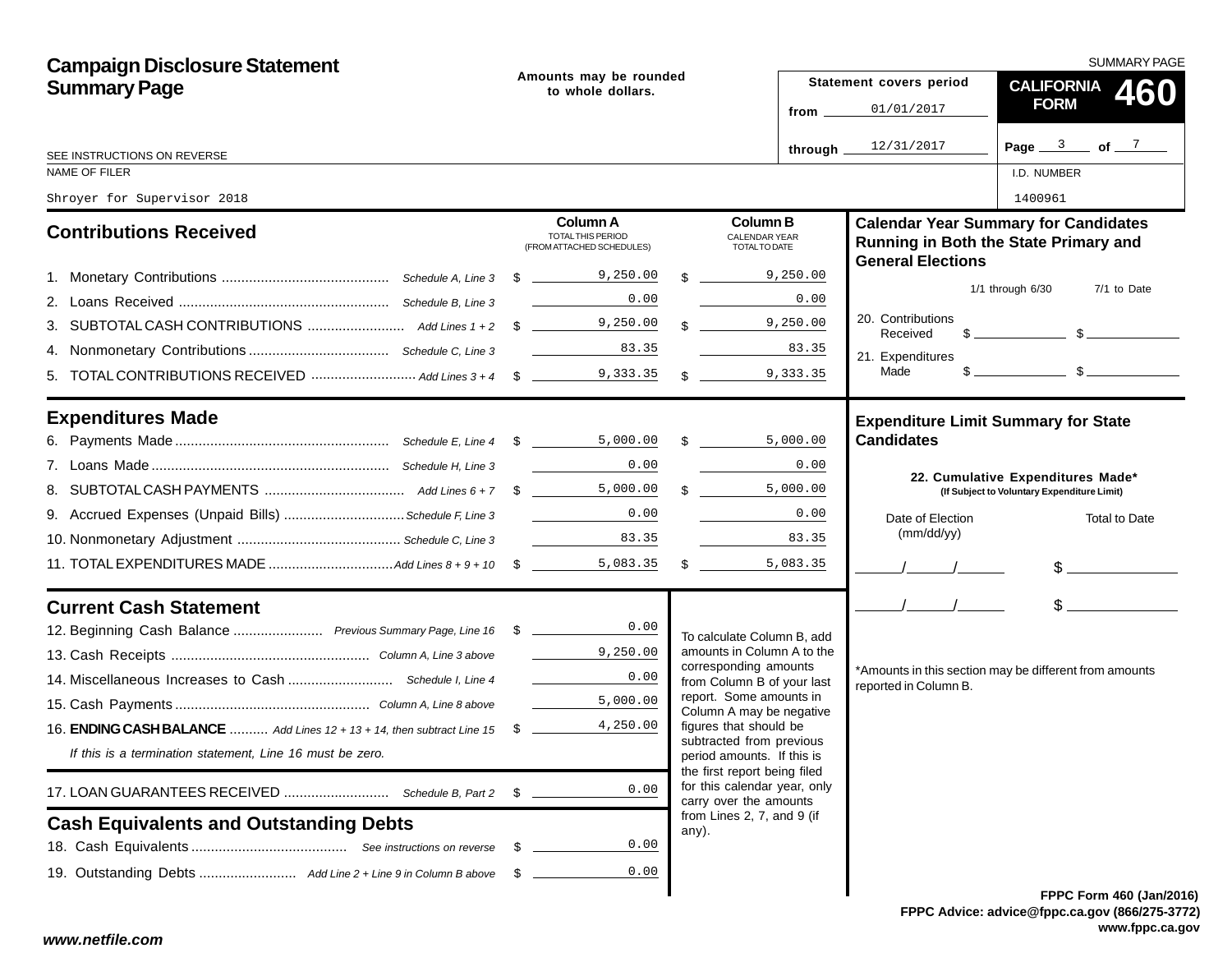| <b>Schedule A</b>                      |                                                                                                                                               |                                                                    |                                                                                                     |                                                 |                                                                  | SCHEDULE A                                                                                 |  |  |
|----------------------------------------|-----------------------------------------------------------------------------------------------------------------------------------------------|--------------------------------------------------------------------|-----------------------------------------------------------------------------------------------------|-------------------------------------------------|------------------------------------------------------------------|--------------------------------------------------------------------------------------------|--|--|
| <b>Monetary Contributions Received</b> |                                                                                                                                               |                                                                    | Amounts may be rounded<br>to whole dollars.                                                         | Statement covers period<br>01/01/2017<br>from   |                                                                  | <b>CALIFORNIA</b><br><b>FORM</b>                                                           |  |  |
|                                        | SEE INSTRUCTIONS ON REVERSE                                                                                                                   |                                                                    |                                                                                                     | through 12/31/2017                              |                                                                  | 4<br>$\_$ of $\_$ $^7$ $\_$<br>Page                                                        |  |  |
| NAME OF FILER                          |                                                                                                                                               |                                                                    |                                                                                                     |                                                 |                                                                  | I.D. NUMBER                                                                                |  |  |
|                                        | Shroyer for Supervisor 2018                                                                                                                   |                                                                    |                                                                                                     |                                                 |                                                                  | 1400961                                                                                    |  |  |
| <b>DATE</b><br><b>RECEIVED</b>         | FULL NAME, STREET ADDRESS AND ZIP CODE OF CONTRIBUTOR<br>(IF COMMITTEE, ALSO ENTER I.D. NUMBER)                                               | <b>CONTRIBUTOR</b><br>CODE *                                       | IF AN INDIVIDUAL, ENTER<br>OCCUPATION AND EMPLOYER<br>(IF SELF-EMPLOYED, ENTER NAME<br>OF BUSINESS) | <b>AMOUNT</b><br><b>RECEIVED THIS</b><br>PERIOD | <b>CUMULATIVE TO DATE</b><br>CALENDAR YEAR<br>(JAN. 1 - DEC. 31) | PER ELECTION<br>TO DATE<br>(IF REQUIRED)                                                   |  |  |
| 12/27/2017                             | Robert Dobrin<br>San Rafael, CA 94903                                                                                                         | $X$ IND<br>$\Box$ COM<br>$\Box$ OTH<br>$\Box$ PTY<br>$\square$ SCC | Marketing Consultant<br>Self-empl no sep business<br>name                                           | 950.00                                          |                                                                  | 950.00                                                                                     |  |  |
| 12/26/2017                             | Carol Dodd<br>Walnut Creek, CA 94595                                                                                                          | $X$ IND<br>$\Box$ COM<br>$\Box$ OTH<br>$\Box$ PTY<br>$\square$ SCC | Account Executive<br>Finance of America                                                             | 100.00                                          |                                                                  | 100.00                                                                                     |  |  |
| 12/22/2017                             | Sally Frederickson<br>Novato, CA 94947                                                                                                        | $X$ IND<br>$\Box$ COM<br>$\Box$ OTH<br>$\Box$ PTY<br>$\Box$ SCC    | Retired<br>Teacher                                                                                  | 1,000.00                                        |                                                                  | 1,000.00                                                                                   |  |  |
| 12/23/2017                             | Jacqueline Keating<br>Novato, CA 94947                                                                                                        | $X$ IND<br>$\Box$ COM<br>$\Box$ OTH<br>$\Box$ PTY<br>$\square$ SCC | Student<br>N.A.                                                                                     | 100.00                                          |                                                                  | 100.00                                                                                     |  |  |
| 12/21/2017                             | Jim Shroyer<br>Novato, CA 94947                                                                                                               | $X$ IND<br>$\Box$ COM<br>$\Box$ OTH<br>$\Box$ PTY<br>$\square$ SCC | Mortgage Broker<br>Pristine Properties                                                              | 2,000.00                                        |                                                                  | 2,000.00                                                                                   |  |  |
|                                        |                                                                                                                                               |                                                                    | <b>SUBTOTAL \$</b>                                                                                  | 4,150.00                                        |                                                                  |                                                                                            |  |  |
|                                        | <b>Schedule A Summary</b><br>1. Amount received this period - itemized monetary contributions.                                                |                                                                    |                                                                                                     | 9,250.00                                        |                                                                  | *Contributor Codes<br>IND-Individual<br>COM-Recipient Committee<br>(other than PTY or SCC) |  |  |
|                                        | 2. Amount received this period – unitemized monetary contributions of less than \$100 \$                                                      |                                                                    |                                                                                                     | 0.00                                            |                                                                  | OTH - Other (e.g., business entity)<br>PTY - Political Party                               |  |  |
|                                        | 3. Total monetary contributions received this period.<br>(Add Lines 1 and 2. Enter here and on the Summary Page, Column A, Line 1.)  TOTAL \$ |                                                                    |                                                                                                     | 9,250.00                                        |                                                                  | SCC - Small Contributor Committee                                                          |  |  |
|                                        |                                                                                                                                               |                                                                    |                                                                                                     |                                                 |                                                                  | FPPC Form 460 (Jan/2016)                                                                   |  |  |

**FPPC Advice: advice@fppc.ca.gov (866/275-3772)www.fppc.ca.gov**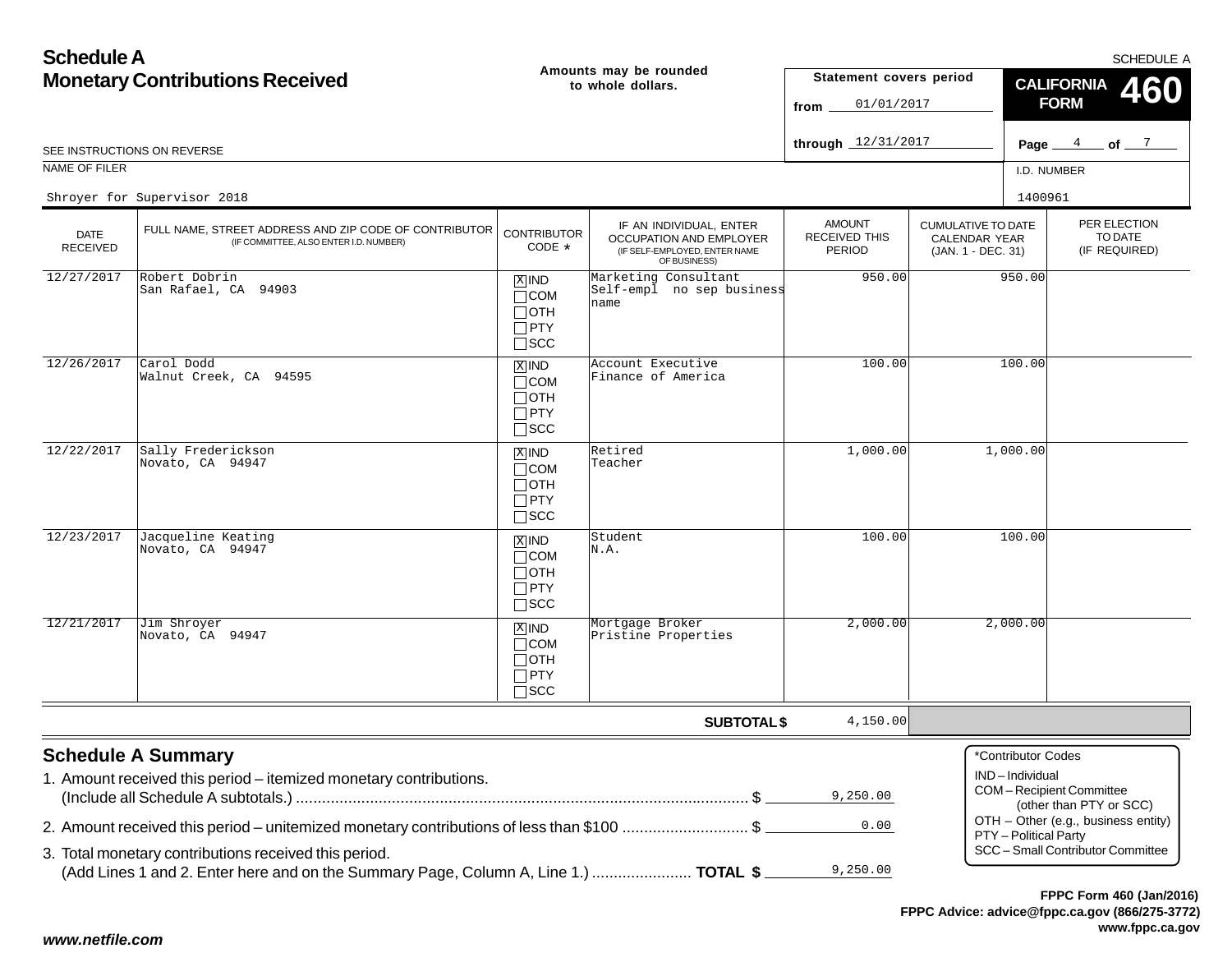SCHEDULE A (CONT)

| <b>Monetary Contributions Received</b><br>NAME OF FILER                                                                    |                                  | Amounts may be rounded<br>to whole dollars.                                   |                                                                                                     |                                                                                                              |  | <b>CALIFORNIA</b><br>460<br><b>FORM</b><br>Page $5$ of $7$<br>I.D. NUMBER |                                          |  |
|----------------------------------------------------------------------------------------------------------------------------|----------------------------------|-------------------------------------------------------------------------------|-----------------------------------------------------------------------------------------------------|--------------------------------------------------------------------------------------------------------------|--|---------------------------------------------------------------------------|------------------------------------------|--|
|                                                                                                                            | Shroyer for Supervisor 2018      |                                                                               |                                                                                                     |                                                                                                              |  | 1400961                                                                   |                                          |  |
| FULL NAME, STREET ADDRESS AND ZIP CODE OF CONTRIBUTOR<br><b>DATE</b><br>(IF COMMITTEE, ALSO ENTER I.D. NUMBER)<br>RECEIVED |                                  | <b>CONTRIBUTOR</b><br>CODE *                                                  | IF AN INDIVIDUAL, ENTER<br>OCCUPATION AND EMPLOYER<br>(IF SELF-EMPLOYED, ENTER NAME<br>OF BUSINESS) | <b>AMOUNT</b><br><b>CUMULATIVE TO DATE</b><br>RECEIVED THIS<br>CALENDAR YEAR<br>PERIOD<br>(JAN. 1 - DEC. 31) |  |                                                                           | PER ELECTION<br>TO DATE<br>(IF REQUIRED) |  |
| 12/29/2017                                                                                                                 | Toni Shroyer<br>Novato, CA 94947 | $X$ IND<br>$\Box$ COM<br>$\Box$ OTH<br>$\Box$ PTY<br>$\square$ SCC            | Real Estate<br>Bradley Real Estate                                                                  | 5,000.00                                                                                                     |  | 5,183.35                                                                  |                                          |  |
| 12/19/2017                                                                                                                 | Toni Shroyer<br>Novato, CA 94947 | $\overline{X}$ IND<br>$\Box$ COM<br>$\Box$ OTH<br>$\Box$ PTY<br>$\square$ SCC | Real Estate<br>Bradley Real Estate                                                                  | 100.00                                                                                                       |  | 5,183.35                                                                  |                                          |  |
|                                                                                                                            |                                  | $\Box$ IND<br>$\Box$ COM<br>$\Box$ OTH<br>$\Box$ PTY<br>$\square$ SCC         |                                                                                                     |                                                                                                              |  |                                                                           |                                          |  |
|                                                                                                                            |                                  | $\Box$ IND<br>$\Box$ COM<br>$\Box$ OTH<br>$\Box$ PTY<br>$\square$ SCC         |                                                                                                     |                                                                                                              |  |                                                                           |                                          |  |
|                                                                                                                            |                                  | $\Box$ IND<br>$\Box$ COM<br>$\Box$ OTH<br>$\Box$ PTY<br>$\square$ SCC         |                                                                                                     |                                                                                                              |  |                                                                           |                                          |  |
|                                                                                                                            |                                  |                                                                               | <b>SUBTOTAL \$</b>                                                                                  | 5,100.00                                                                                                     |  |                                                                           |                                          |  |

\*Contributor CodesIND – Individual COM – Recipient Committee (other than PTY or SCC) OTH – Other (e.g., business entity) PTY – Political Party SCC – Small Contributor Committee

**Schedule A (Continuation Sheet)**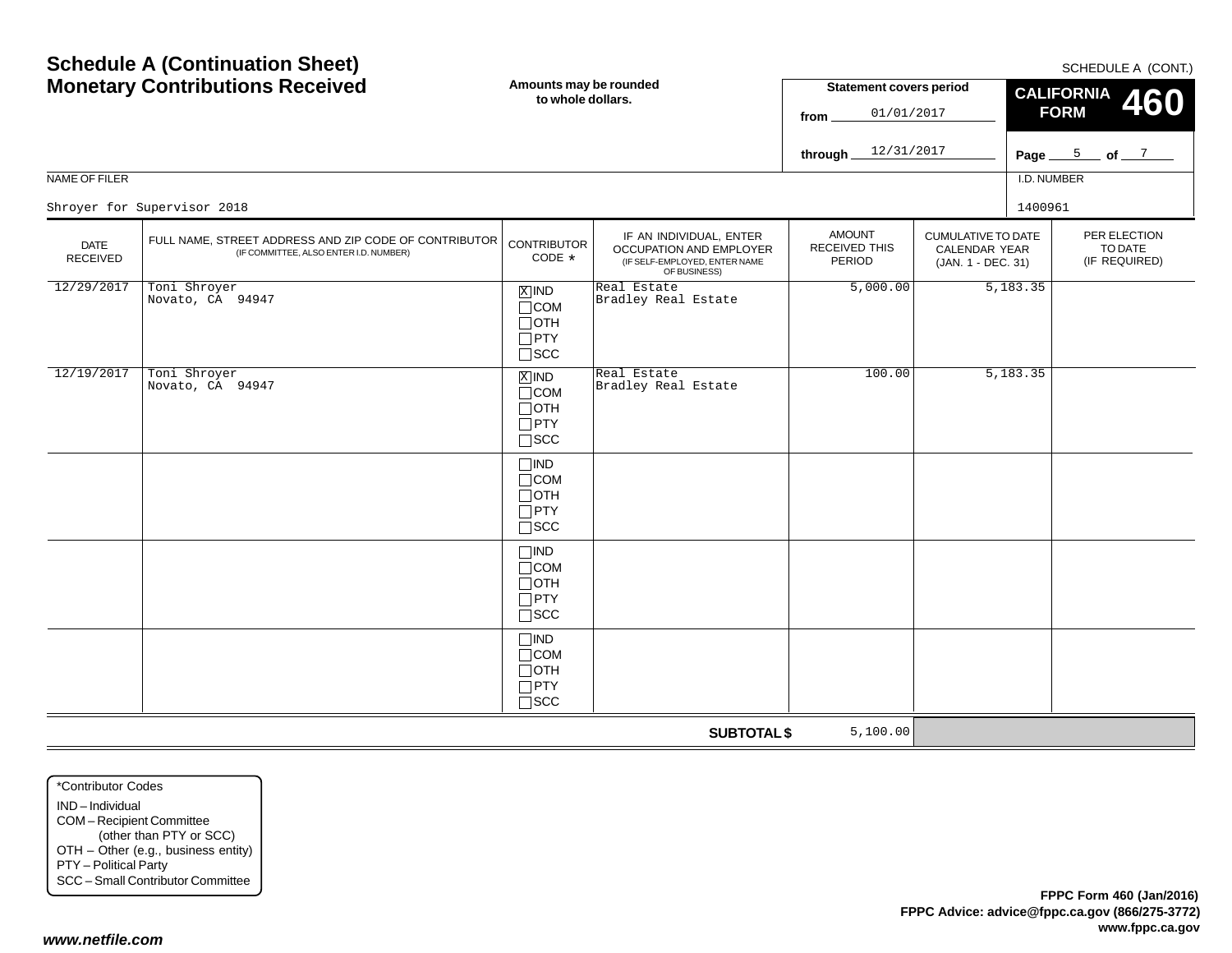| <b>Schedule C</b><br><b>Nonmonetary Contributions Received</b><br>SEE INSTRUCTIONS ON REVERSE<br>NAME OF FILER |                                                                                                    | Amounts may be rounded<br>to whole dollars.                           |                                                                                                     |                                                   | <b>Statement covers period</b><br>01/01/2017<br>from<br>12/31/2017<br>through_ |                                        |                                                                                 | SCHEDULE C<br><b>CALIFORNIA</b><br><b>460</b><br><b>FORM</b><br>Page $6$ of $7$<br>I.D. NUMBER |                                          |
|----------------------------------------------------------------------------------------------------------------|----------------------------------------------------------------------------------------------------|-----------------------------------------------------------------------|-----------------------------------------------------------------------------------------------------|---------------------------------------------------|--------------------------------------------------------------------------------|----------------------------------------|---------------------------------------------------------------------------------|------------------------------------------------------------------------------------------------|------------------------------------------|
|                                                                                                                | Shroyer for Supervisor 2018                                                                        |                                                                       |                                                                                                     |                                                   |                                                                                |                                        |                                                                                 | 1400961                                                                                        |                                          |
| <b>DATE</b><br><b>RECEIVED</b>                                                                                 | FULL NAME, STREET ADDRESS AND<br>ZIP CODE OF CONTRIBUTOR<br>(IF COMMITTEE, ALSO ENTER I.D. NUMBER) | <b>CONTRIBUTOR</b><br>CODE *                                          | IF AN INDIVIDUAL, ENTER<br>OCCUPATION AND EMPLOYER<br>(IF SELF-EMPLOYED, ENTER<br>NAME OF BUSINESS) | <b>DESCRIPTION OF</b><br><b>GOODS OR SERVICES</b> |                                                                                | AMOUNT/<br><b>FAIR MARKET</b><br>VALUE | <b>CUMULATIVE TO</b><br><b>DATE</b><br><b>CALENDAR YEAR</b><br>(JAN 1 - DEC 31) |                                                                                                | PER ELECTION<br>TO DATE<br>(IF REQUIRED) |
| 12/19/2017                                                                                                     | Toni Shroyer<br>Novato, CA 94947                                                                   | $X$ IND<br>$\Box$ COM<br>$\Box$ OTH<br>$\Box$ PTY<br>$\square$ SCC    | Real Estate<br>Bradley Real Estate                                                                  | Filing Fees                                       |                                                                                | 50.00                                  |                                                                                 | 5,183.35                                                                                       |                                          |
| 12/29/2017                                                                                                     | Toni Shroyer<br>Novato, CA 94947                                                                   | $X$ IND<br>$\Box$ COM<br>$\Box$ OTH<br>$\Box$ PTY<br>$\square$ SCC    | Real Estate<br>Bradley Real Estate                                                                  | Postage                                           |                                                                                | 33.35                                  |                                                                                 | 5,183.35                                                                                       |                                          |
|                                                                                                                |                                                                                                    | $\Box$ IND<br>$\Box$ COM<br>$\Box$ OTH<br>$\Box$ PTY<br>$\square$ SCC |                                                                                                     |                                                   |                                                                                |                                        |                                                                                 |                                                                                                |                                          |
|                                                                                                                |                                                                                                    | $\Box$ IND<br>$\Box$ COM<br>$\Box$ OTH<br>$\Box$ PTY<br>$\Box$ scc    |                                                                                                     |                                                   |                                                                                |                                        |                                                                                 |                                                                                                |                                          |
|                                                                                                                | Attach additional information on appropriately labeled continuation sheets.                        |                                                                       |                                                                                                     | <b>SUBTOTAL \$</b>                                |                                                                                | 83.35                                  |                                                                                 |                                                                                                |                                          |

#### **Schedule C Summary** 1. Amount received this period – itemized nonmonetary contributions. (Include all Schedule C subtotals.) ..................................................................................................................... \$ 2. Amount received this period – unitemized nonmonetary contributions of less than \$100 .................................... \$ 3. Total nonmonetary contributions received this period. (Add Lines 1 and 2. Enter here and on the Summary Page, Column A, Lines 4 and 10.) ...................... **TOTAL \$** \*Contributor Codes IND – Individual COM – Recipient Committee (other than PTY or SCC) OTH – Other (e.g., business entity) PTY – Political Party SCC – Small Contributor Committee 83.350.0083.35